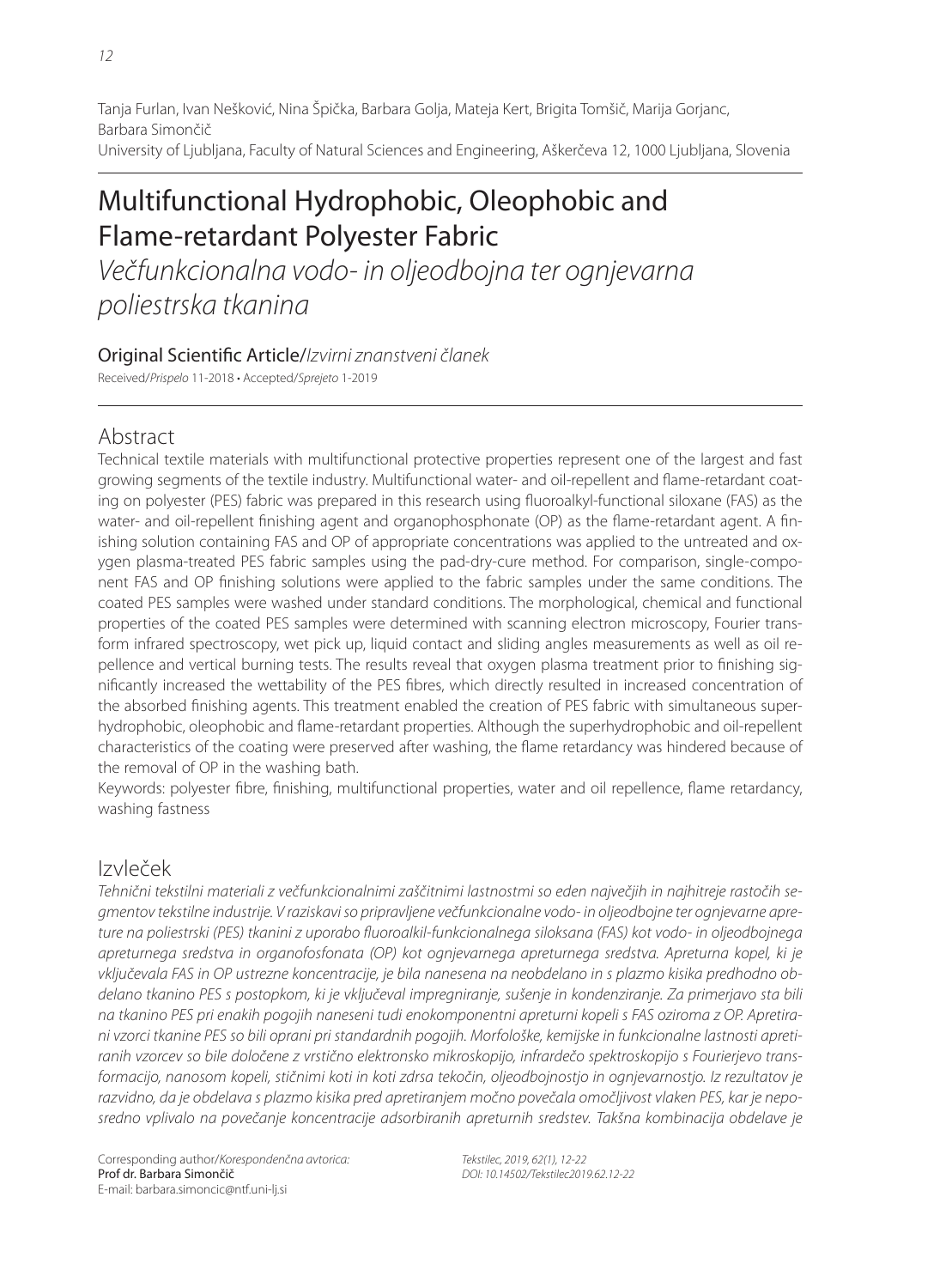omogočila pripravo tkanine PES s hkratnimi superhidrofobnimi, oleofobnimi in ognjevarnimi lastnostmi. Medtem ko sta se superhidrofobnost in oleofobnost ohranili tudi po pranju, se je ognjevarnost poslabšala zaradi postopne odstranitve sredstva OP med pranjem.

Ključne besede: poliestrsko vlakno, apretura, večfunkcionalne lastnosti, vodo- in oljeodbojnost, ognjevarnost, pralna obstojnost

# 1 Introduction

Technical textile materials with multifunctional protective properties represent one of the largest and fast growing segments of the textile industry, and these materials have wide uses in different economic sectors. In technical applications, polyester fibres are the most frequently used synthetic material because of their low cost, durability, ease of care, good dimensional stability, low moisture absorbency and compatibility with cotton in blends [1]. These extraordinary properties enable polyester to be increasingly applied in the production of textile materials for protective clothing and in the sport and leisure, transportation, construction and agricultural industries. However, in addition to the desired characteristics, polyester fibres suffer from certain important disadvantages related to their functionality, such as electrostatic charging and flammability, which decrease the value and usefulness of the end products. The susceptibility of polyester fibres to electrostatic problems is directly influenced by their hydrophobicity, leading to generation and accumulation of electrostatic charges [2−4]. The latter attract particulate soils from the air, resulting in fibre soiling. In contrast, due to the hydrophobic properties of polyester, wetting and swelling of fibres with detergent solution during laundering is hindered, which importantly decreases the effectiveness of removal of the adhered soil [5−7]. To overcome these problems, tailoring of a self-cleaning coating characterised by superhydrophobic, oleophobic and low-adhesive properties is crucial. According to the theory, self-cleaning biomimetic solid surfaces exhibit low-adhesion superhydrophobicity, which is simultaneously characterised by a static water contact angle greater than 150° and a water sliding angle less than 10° as a result of a low contact angle hysteresis [8]. These surfaces include micro- and nanoscale roughness topographies coated with water-repellent polymer films [9-12]. However, in addition to particulate soils, oily stains are important contaminants of textile fibres, and thus creation of a coating with oleophobicity is of great importance.

A coating that is simultaneously oleophobic and selfcleaning could effectively repel different types of soils and prevent their adhesion as well as ensure removal of adherent soils via their collection by water droplets when rolling off the surface.

Inherent flammability with intensive burning melt/ dripping and release of toxic smoke represents a serious hazardous drawback of polyester, which poses great risk and danger to human lives and material goods [13]. Because highly effective flame retardants including brominated diphenyl esters, brominated phosphates and tri-aryl-phosphates have been restricted and prohibited by the European Union's Registration, Evaluation and Authorisation of Chemicals (REACH) because of their toxicological problems and environmental unsustainability, different environmentally friendly phosphorous-containing compounds have been synthesised to produce flameretardant polyester [14-16]. The flame-retardant mechanism of phosphorous-containing compounds is directly influenced by their chemical structure. In general, depending on the oxidation state of the phosphorous atom, flame-retardant substances are active in both the condensed phase and the gas phase [14, 17, 18]. In the condensed phase, phosphorous compounds promote char formation by influencing the fibre decomposition pathway, and in the gas phase, phosphorous compounds decompose to radical scavengers, which terminate oxidative radical chain reactions in the combustion cycle.

In this study, we first prepared multifunctional waterand oil-repellent and flame-retardant polyester fabric with the use of two chemical finishes, i.e., fluoroalkylfunctional siloxane as a water- and oil-repellent agent and organophosphonate as a flame-retardant agent. To enhance the hydrophilicity of polyester fibres and consequently increase their absorptivity to the finishing solution, fibre functionalisation with oxygen-rich groups was performed using an oxygen plasma pretreatment. It has been established that oxygen plasma treatment can cause an increase in the surface activity and also an increase in surface roughness [19−23], therefore an important goal of our research was to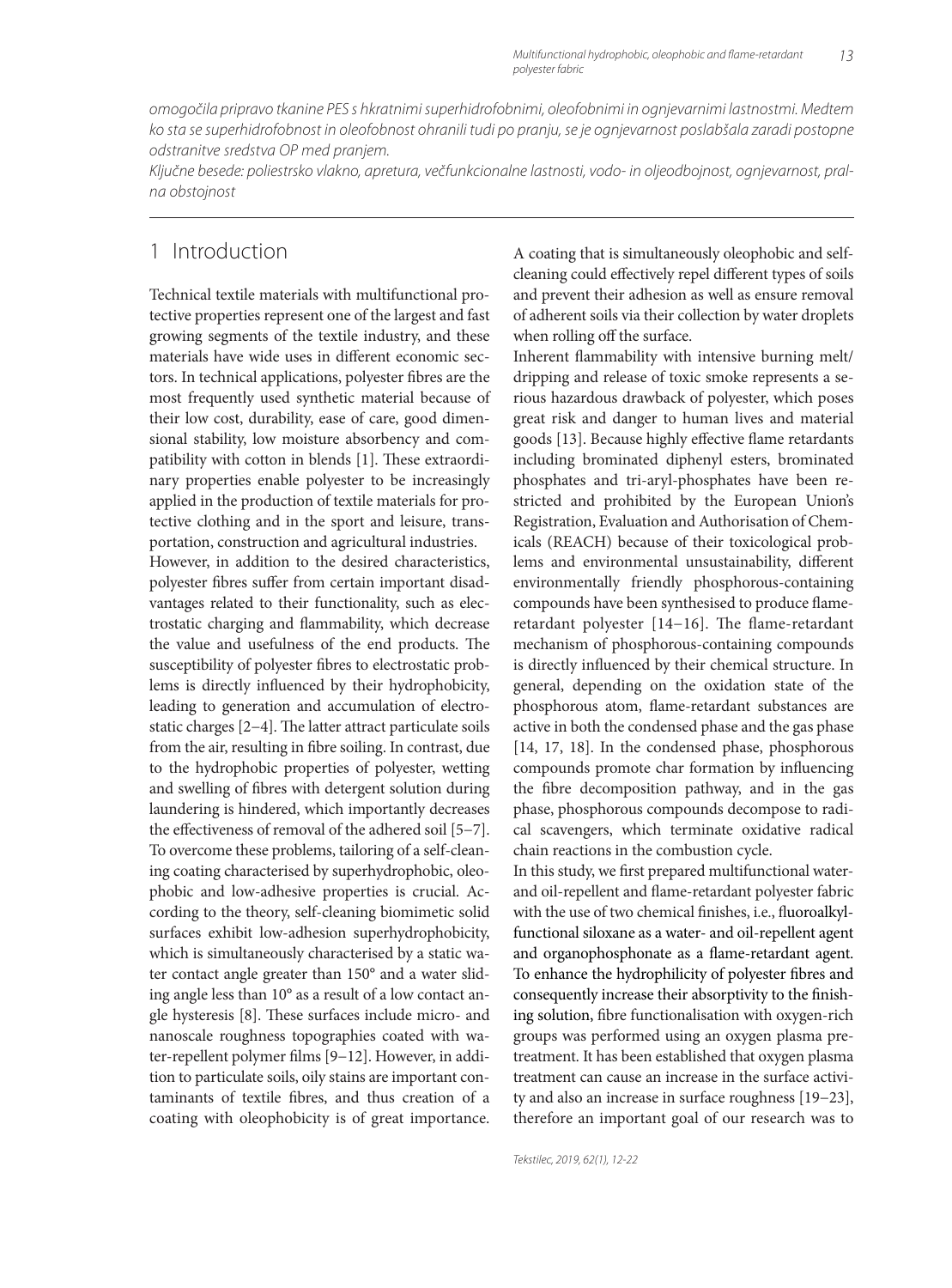investigate whether the coating exhibits self-cleaning properties. To determine the coating durability, the functional properties of polyester fabric were investigated before and after washing.

## 2 Experimental

#### 2.1 Textile material and finishing agents

Plain-weave 100 % polyester (PES) woven fabric with a weight of 67  $g/m^2$  was used in the study. The fabric was washed with a solution of non-ionic surfactant at a concentration of 2.5 g/l. After washing, the fabric was rinsed in distilled water, squeezed and dried at room temperature. Two commercially available finishing agents were chosen, i.e., fluoroalkyl-functional water-born siloxane (FAS) as a water- and oil-repellent agent under the trade name Dynasylan F 8815 (Degussa, Germany) and organophosphonate (OP) as a flame-retardant agent under the trade name Apyrol CEP (Bezema, Switzerland). Both finishing agents can be mixed with water to any desired concentration.

2.2 Plasma treatment, finishing and washing PES fabric samples with a size of 20 x 20 cm were treated with oxygen plasma  $(O<sub>2</sub>$  gas) for 30 seconds under 60 Pa pressure in a low-pressure inductively coupled radiofrequency plasma system.

Untreated and plasma-treated PES samples were finished with a mixture of 100 g/l FAS and 200 g/l OP using the pad-dry-cure process. Acetic acid was used in pH adjustment of the finishing bath to pH 4-5. The process included full immersion of samples for one minute at room temperature, squeezing between padded rollers at a constant pressure and roller velocity, followed by drying at 100 °C and curing at 150 °C for 5 minutes. For comparison, singlecomponent FAS and OP finishing agents were also applied to the untreated and plasma treated PES samples under the same conditions. The PES samples codes and the procedures for the fabric surface modifications are listed in Table 1.

The finished PES samples were washed in a Gyrowash 815 (James Heal, UK) testing instrument according to the EN ISO 105C06 standard. Washing was performed in 150 ml of 4 g/l ECE phosphate reference detergent B solution at 40 °C for 45 min in the presence of ten steel balls that supply an accelerated washing treatment that corresponds to 5 domestic washes. After washing, the samples were rinsed in distilled water at 40 °C, rinsed in cold tap water, and dried at room temperature.

Multifunctional hydrophobic, oleophobic and flame-retardant

polyester fabric

| Table 1: PES fabric sample codes and procedures for |  |  |
|-----------------------------------------------------|--|--|
| fabric surface modifications                        |  |  |

| Sample     | Procedure of the fabric surface    |
|------------|------------------------------------|
| code       | modification                       |
| PES-Un     | No treatment                       |
| PES-P      | Plasma treatment                   |
| PES/FAS    | Finishing with 100 g/l FAS         |
| PES-P/     | Plasma treatment followed by       |
| <b>FAS</b> | finishing with 100 g/l FAS         |
| PES/OP     | Finishing with 200 g/l OP          |
| PES-P/OP   | Plasma treatment followed by       |
|            | finishing with 200 g/l OP          |
| PES/       | Finishing with the mixture of      |
| $FAS+OP$   | 100 g/l FAS and 200 g/l OP         |
| PES-P/     | Plasma treatment followed by fini- |
| $FAS+OP$   | shing with the mixture of 100 g/l  |
|            | FAS and 200 g/l OP                 |

#### 2.3 Analytical methods

#### **Wettability of PES fabric samples**

The wettability of PES fabric samples was determined based on the amount of the finishing solution applied to the samples in the "wet on dry" process. To this end, the pressure and the velocity of the padded rollers were set to 300 kPa and 1.5 m/min, respectively, and held constant during the squeezing process. The amount of the applied finishing solution was referred to as the wet pickup (WPU), which was calculated by the following equation [2]:

$$
WPU = \frac{mass \ of \ solution \ applied}{mass \ of \ dry \ fabric \ sample} \times 100 \, (\%) \tag{1}
$$

Five measurements were performed for each sample, and the corresponding WPU value was reported in terms of the mean value and the standard error.

#### **Scanning electron microscopy (SEM)**

SEM images of the untreated and treated PES fibres were obtained using a JSM 6060 LV scanning electron microscope (JEOL, Japan) operated with a primary electron beam accelerated at 10 kV. All samples were coated with a thin layer of gold prior to observation to supply conductivity and enhance the quality of the images.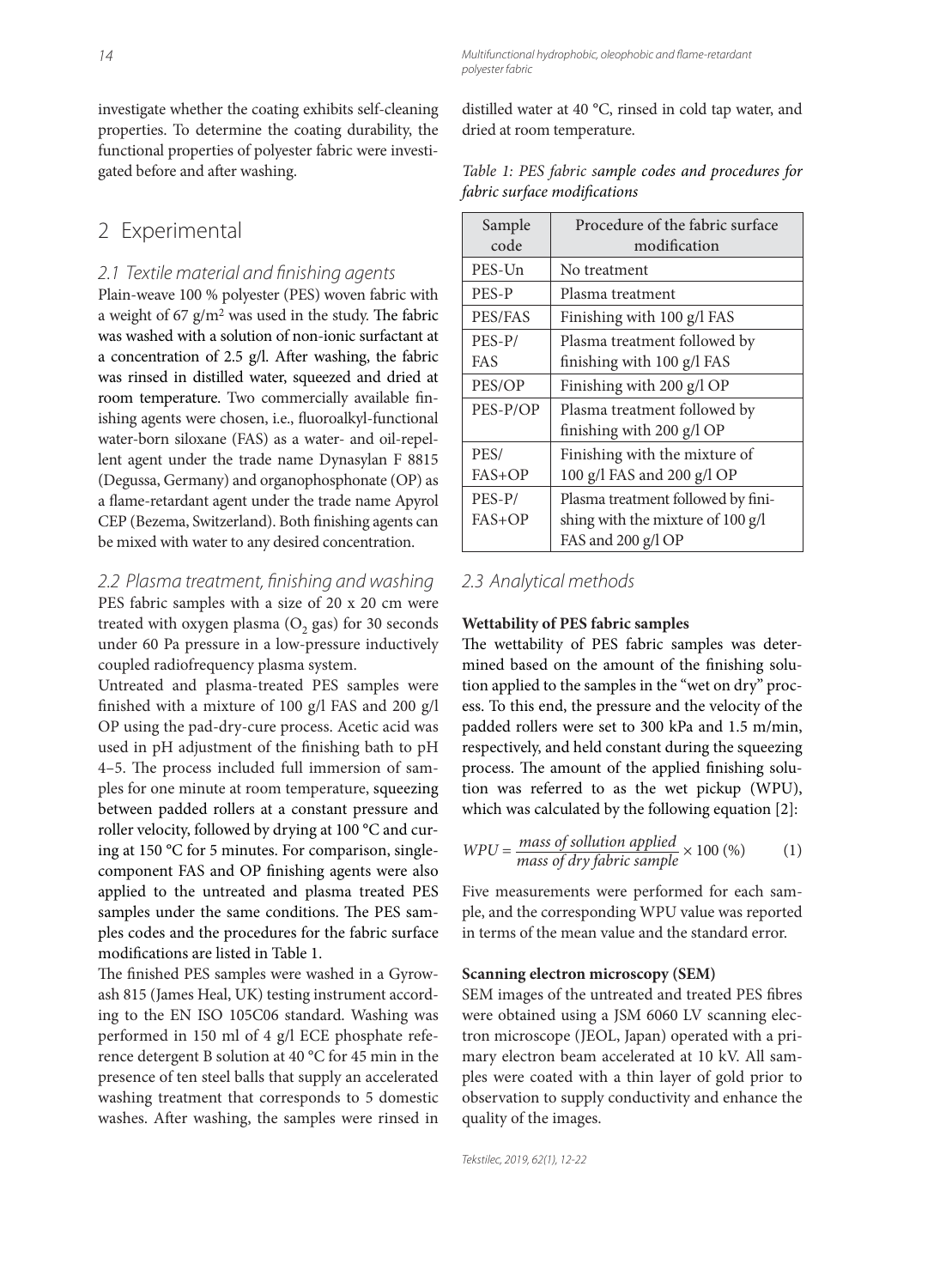#### **Fourier transform infrared (FT-IR) spectroscopy**

Fourier transform infrared (FT-IR) spectra were obtained on a Spectrum GX I spectrophotometer (Perkin Elmer, Great Britain) equipped with an attenuated total reflection (ATR) cell and a diamond crystal ( $n = 2.0$ ). The spectra were recorded over a range of 4000 cm<sup>-1</sup> to 600 cm<sup>-1</sup> using 32 scans at a resolution of 4 cm–1.

#### **Contact angle measurements**

The static contact angles  $\theta$  of water and n-hexadecane on the PES samples were measured using a DSA 100 contact angle goniometer (Krüss, Germany). Liquid droplets of 5 μl were placed on different points of each fabric sample, and the values of  $\theta$ were determined after 30 seconds of droplet deposition using the Young-Laplace fitting method. Ten measurements were collected for each fabric sample, and the corresponding  $\theta$  value was reported as the mean value and the standard error.

#### **Sliding angle measurements**

The water-sliding (or roll-off) angles  $\alpha$  were measured in the warp direction of the fabric samples and determined as the critical angle at which the droplet of 50 μl began to slide or roll off the gradually inclined fabric surface. Five measurements were collected for each fabric sample, and the corresponding  $\alpha$  value was reported as the mean value of the standard error.

#### **Oil-repellent properties**

The oil repellence of the PES samples was determined under static conditions using AATCC test method 118-1978 with eight hydrocarbon liquids in a series of decreasing surface tension. Paraffin oil was denoted with the rating number 1 and n-heptane was given the rating number 8. Drops of the standard test liquids were placed on the fabric surface and observed for wetting. The repellence rating was the highest numbered test liquid that did not wet the fabric in 30 seconds.

#### **Vertical test of flammability**

The combustion behaviour was determined via the vertical test of flammability according to DIN 53906. A fabric sample of size  $15 \times 7.5$  cm, arranged vertically, was exposed to a propane flame for 6 s at the bottom of the sample. After removal of the flame source, the after-flame time and after-glow time

were determined. Seven measurements were collected for each sample in the warp direction, and the measured quantities were reported as the mean values and the standard deviations.

### 3 Results and discussion

#### 3.1 Characterisation of PES fabric samples

The results of WPU are presented in Figure 1. It can be observed that the value of WPU is directly influenced by the sample pretreatment as well as the characteristics of the finishing solutions. Plasma treatment of fabric samples prior to the finishing process significantly increased the WPU of all finishing solutions regardless of their properties, which was attributed to the increased wettability of the plasma-treated PES fibres. This result confirms that the oxygen plasma treatment caused the formation of new polar functional groups on the surface of PES fibres, which significantly increases their hydrophilicity and thus their wettability. The enhanced fibre wettability directly resulted in an increased concentration of the absorbed finishing agents. Furthermore, in the case of the untreated fabric samples, the surface tension of the finishing solution importantly influenced the WPU. Accordingly, the WPU of the FAS solution with low surface tension was 2 times lower than the WPU of the high-surface-tension PO solution. Because this phenomenon was insignificant in the case of the plasma-treated samples, this difference represents an important advantage of oxygen plasma treatment of hydrophobic textile fibres.



*Figure 1: Wet pickup (WPU) of untreated and plasma-treated fabric samples*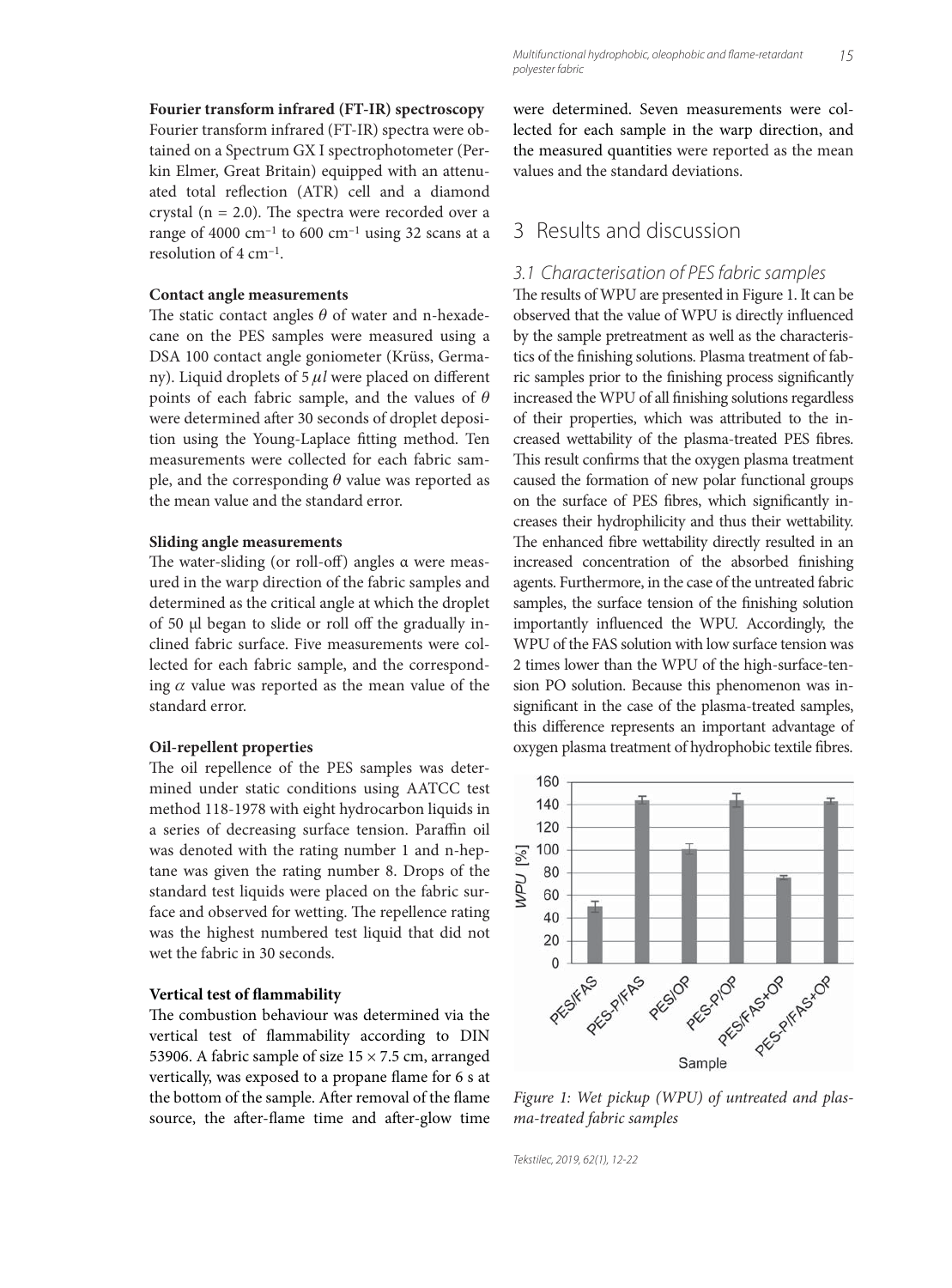Multifunctional hydrophobic, oleophobic and flame-retardant polyester fabric



g) PES/FAS+OP h) PES-P/FAS+OP

Figure 2: SEM images of untreated and plasma-treated PES fibres and PES fibres finished with different finish*ing solutions*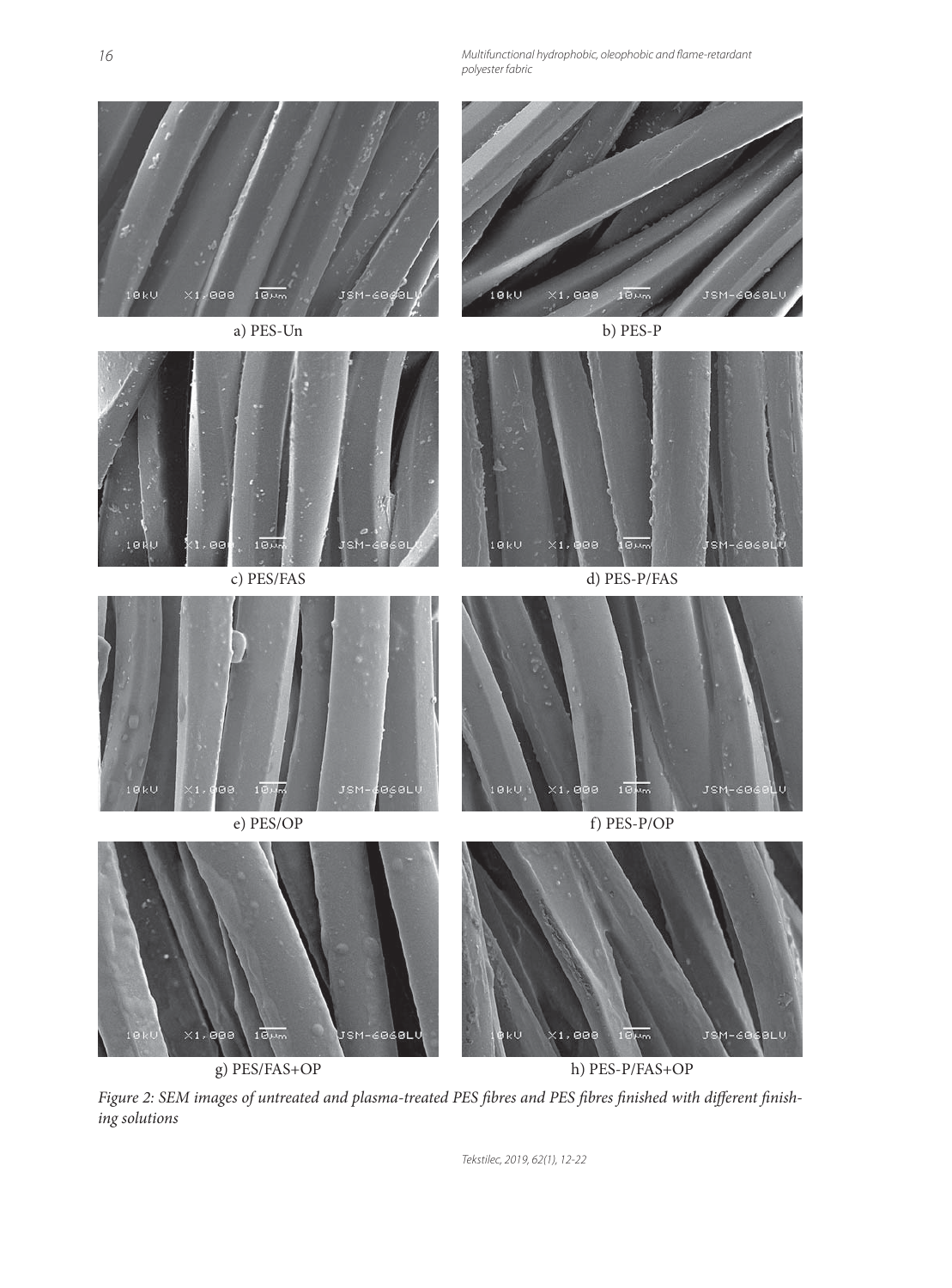SEM images of the PES fibres before and after different procedures for the fabric surface modifications are presented in Figure 2. It can be observed from the images that the oxygen plasma treatment did not significantly change the surface morphology of the fibres, suggesting that the bulk properties of the fibres remained undamaged. It is also evident that the applied finishing agents coated the fibres, which caused light thickening and gluing of the fibres in certain places on the surface. The latter was the most pronounced when the mixture of FAS and OP was applied to the plasma-treated fabric sample. Figure 3 shows the ATR FT-IR spectra of representative plasma-treated and finished PES fabric samples as well as the untreated sample for comparison. In all spectra, the following bands that are characteristic for PES fibres can be observed: the absorption band of low intensity at 3340 cm-1 due to intermolecular O–H bonds; the absorption bands in the 3000−2850 cm–1 spectral region attributed to stretching of  $vCH<sub>2</sub>$ ,  $\nu$ CH<sub>3</sub> and C–H; the absorption band at 1710 cm<sup>-1</sup> due to strong C=O stretching vibrations of the carbonyl group of the ester bond; the band at 1577 cm–1 due to asymmetric stretching of the C–O bond of the carboxylate anions; the absorption bands at 1372, 1338, 1240 and 1095 cm<sup>-1</sup> caused by the  $\delta$ (C–O) and  $v_{\text{as}}$ (C–O–C) vibrations of the polyester fibres; and the absorption bands at 848, 793 and 721 cm–1 due to the C–H and C–C vibrations of the benzene ring [24, 25]. The oxygen plasma treatment did not change the spectrum of the PES fibres, which suggests that the concentration of new functional groups incorporated onto the fibre surface was too



*Figure 3: ATR spectra of representative PES fabric samples: PES-Un, PES-P, PES-P/FAS, PES-P/OP and PES-P/FAS+OP*

low to be detected by FT-IR spectroscopy. Furthermore, in the case of the PES-P/FAS sample, the bands belonging to the FAS finishing agent at 1238 cm<sup>-1</sup> due to  $\nu_{\alpha}$ (CF<sub>2</sub>) mixed with rocking (CF<sub>2</sub>), at 1144 cm<sup>-1</sup> due to  $v_s$ (CF<sub>2</sub>) modes, and at 1208 cm<sup>-1</sup> due to  $\nu_a(CF_2)$  and  $\nu_a(CF_3)$  vibrations [24, 26, 27] were blurred by the polyester fingerprint. The same applies to the band at  $1227 \text{ cm}^{-1}$  in the spectrum of the PES-P/OP sample, which corresponds to the P=O bonds of phosphonate [24, 28] and is characteristic of the OP finishing agent. However, a detailed insight into the spectrum of the PES-P/OP sample reveals an appearance of a broad band of low intensity at 930 cm–1 due to P–O stretching vibrations of phosphonate [24].

3.2 Functional properties of PES fabric samples The results of the water and n-hexadecane static contact angle measurements on the unwashed and washed samples containing FAS are presented in Figures 4 and 5. For the PES fabric samples that were not finished with FAS, i.e., PES-Un, PES-P, PES/OP and PES-P/OP, the liquid static contact angles were less than 90° and therefore could not be measured. The results in Figure 4 reveal that the presence of the FAS coating supplied excellent water repellence to the PES fibres, with contact angles in the range of 148° to 153°, which could be characterised as notably high superhydrophobic properties. A comparison of the PES/FAS and PES-P/FAS samples shows that pretreatment of PES fibres with oxygen



*Figure 4: Static contact angles of water (*θ*w) determined on unwashed (UnW) and washed (W) PES fabric samples finished with FAS*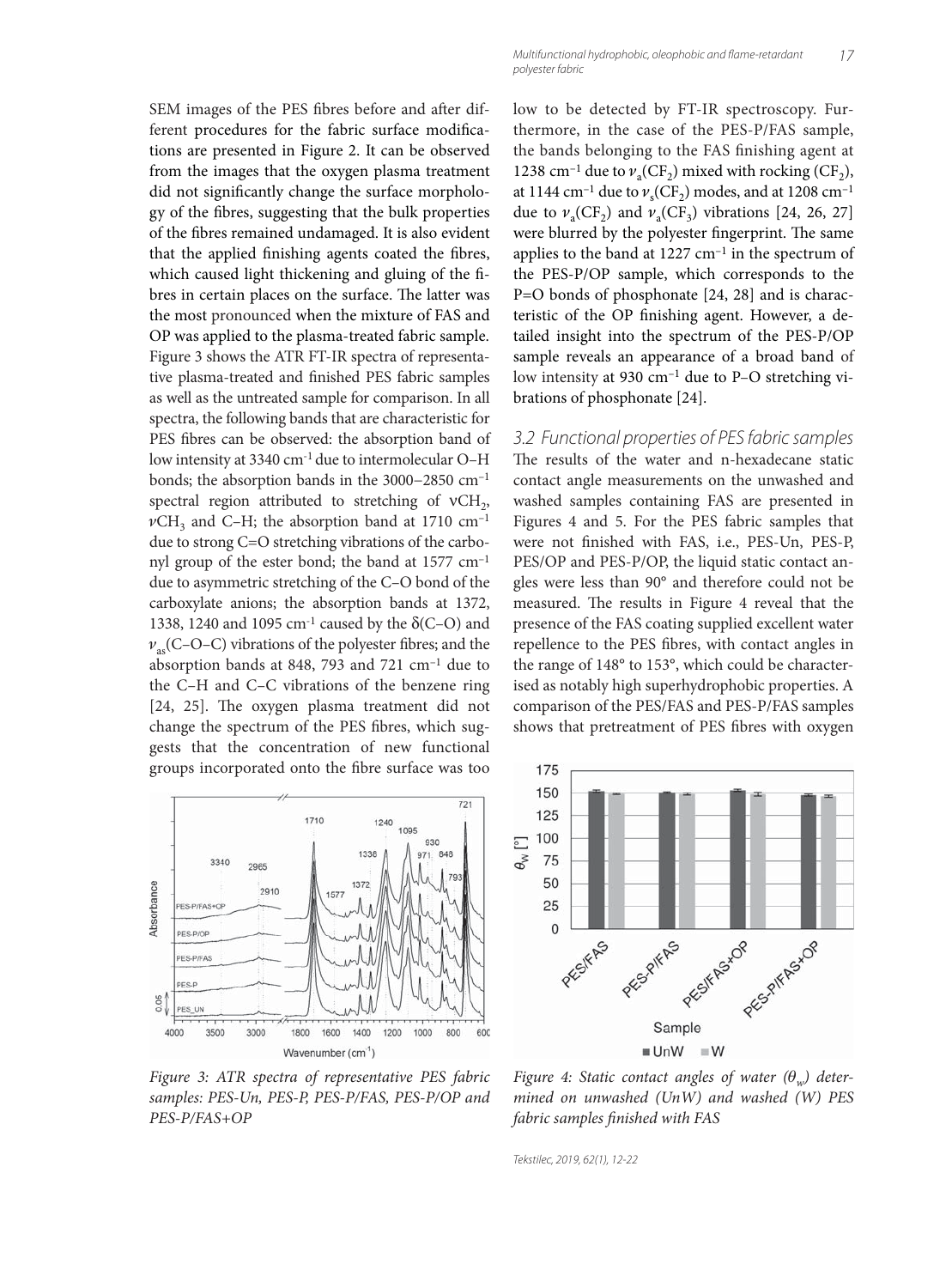plasma did not improve their water repellence, despite the fact that the WPU and the concentration of the applied FAS were increased on the plasma-treated sample. This result suggests that the FAS coating can create a superhydrophobic fabric surface at notably low concentration. The higher WPU of the FAS and OP mixture for the PES-P/FAS+OP sample compared with the PES/FAS+OP sample resulted in a slight reduction in water repellence. The reason for this result was attributed to a higher uptake of the hydrophilic OP finishing agent in the mixture, which hindered the superhydrophobic performance of FAS but still resulted in notably high hydrophobicity with a water contact angle equal to 148°. The FAS coating exhibited excellent washing fastness with an insignificant decrease of the water contact angles in the case of all washed samples.

However, the concentration of FAS uptake by the untreated PES/FAS and PES/FAS+OP samples was too low to supply sufficient oleophobicity of the PES fibres. On these samples, n-hexadecane did not form stable drops of constant shapes on the fabric surface but slowly spread and penetrated into its porous structure, which resulted in a decrease of the contact angles and therefore prevented the static contact angle measurements. In contrast, the increase of the WPU of the oxygen plasma-treated PES fibres (PES-P/FAS and PES-P/FAS+OP samples) influenced the creation of the uniform oleophobic FAS coating with n-hexadecane contact angles in the range of 120 to 124°, which exceeded

119° even after sample washing. Accordingly, oxygen plasma treatment prior to the finishing process is crucial to supply simultaneous water repellence and oil repellence properties to PES fibres.

To determine whether the superhydrophobic PES fabric samples are self-cleaning, the sliding angles of water were determined and are presented in Figure 6. As shown in Figure 6, the lowest water sliding angles of 15° and 13° were obtained for the PES/ FAS and PES-P/FAS samples, respectively, indicating the nearly full self-cleaning properties of these samples. However, to decrease the water sliding angle, the low surface free energy micro- to nanostructured roughness of the fibres surface should be created in the chemical modification process, which could allow air to become trapped in the fibre topography, thus creating a composite surface that minimises the solid/water interface and maximises the water/air surface area. However, according to the SEM images, the oxygen plasma treatment and the finishing process did not significantly affect the topography of the PES fibres, which remained nearly unchanged. The results also show that the presence of OP in the coating increased the water sliding angles of the PES/FAS+OP and PES-P/FAS+OP samples to a great extent due to the sticking of the water droplet to the fibre surfaces. This phenomenon indicates that the hydrophilic character of OP strongly increased the adhesion between water and the coating. It is clear that OP does not contribute to creation of the self-cleaning properties of the



*Figure 5: Static contact angles of n-hexadecane (θ<sub>C16</sub>) determined on unwashed (UnW) and washed (W) PES fabric samples finished with FAS* 



*Figure 6: Sliding angles of water (*α*) determined on unwashed (UnW) and washed (W) PES fabric samples fi nished with FAS*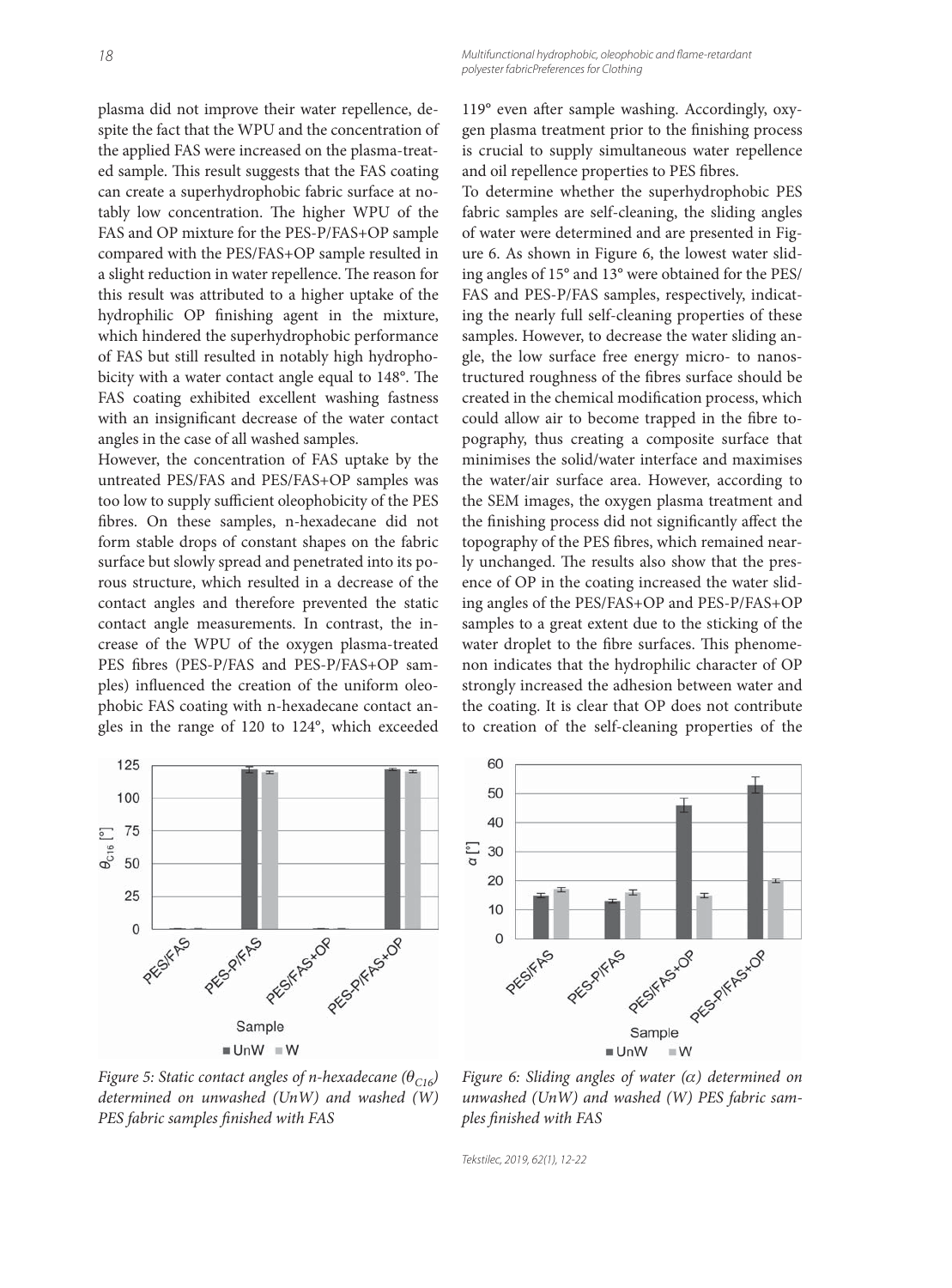coating. Although the water sliding angles for the PES/FAS and PES-P/FAS samples only slightly increased after washing, the water sliding angles dramatically decreased for the PES/FAS+OP and PES-P/ FAS+OP samples. This result suggests that the coating structure was changed during washing and that the OP finishing agent released from the fibre surface.

The results of the oil repellence rating summarised in Table 2 gave additional information to the results presented in Figure 5. Although n-hexadecane penetrated into the PES fabric porous structure of the PES/FAS and PES/FAS+OP samples, the mixture of paraffin oil and n-hexadecane with a  $1.6$  mN/m higher surface tension than n-hexadecane did not wet these samples in 30 minutes. Because the same applies for paraffin oil, this result indicates that the PES/FAS and PES/FAS+OP samples were still repellent for different oils. The results in Table 2 also show the high oleophobicity of the PES-P/FAS and PES-P/FAS+OP samples, which repelled even n-decane with much a lower surface tension than n-hexadecane. The sample repellence only slightly deteriorated after washing.

The results of the burning behaviour of the PES fabric samples determined by the vertical test of flammability are summarised in Table 3. The results show that the samples differ from each other in the after-flame time and that none of the samples exhibited after-glow behaviour. The PES-Un and PES-P samples ignited easily and burned for between 20 and 30 seconds after the withdrawal of the igniting flame, and the time of burning significantly increased if the single-component FAS coating was present on the samples. This result suggests that the FAS polymer film stabilised the PES melt in the pyrolysis zone, causing prolongation of the burning time. In contrast, the presence of OP in the coating supplied excellent flame-retardant behaviour to the PES/OP and PES-P/OP samples, which did not burn after flame withdrawal and showed superior self-extinguishing behaviour. The application of FAS in combination with OP significantly impaired the flame retarding efficiency of OP, which was reflected by the increased after-flame time of the PES/ FAS+OP sample, suggesting that the concentration of the adsorbed OP was too low to provide sufficient flame retardancy. Nevertheless, as stated before, plasma treatment influenced the increase of the FAS and OP adsorption, resulting in an excellent flameretardant behaviour to the PES-P/FAS+OP sample which was comparable to that of the samples PES/ OP and PES-P/OP. However, the results of burning behaviour of washed samples reveal that OP was neither covalently bonded to the PES fibre surface nor to the FAS polymer network but was only physically incorporated into the coating, which resulted in the movement of OP from the PES fibres during the washing process. Consequently, all washed PES fabric samples burned easily. These results also confirm our assumption based on the water sliding angle measurements that the reason for the sliding angle decrease on the PES/FAS+OP and PES-P/ FAS+OP samples after washing was the absence of the OP finishing agent.

| Sample       | Rating numbera) |   | Test liquid <sup>b)</sup> |                   | Surface tension <sup>c)</sup><br>[mN/m] |      |
|--------------|-----------------|---|---------------------------|-------------------|-----------------------------------------|------|
|              | UnW             | W | UnW                       | W                 | UnW                                     | W    |
| PES/FAS      | $\overline{c}$  |   | PO:C16<br>(65:35)         | P <sub>O</sub>    | 28.7                                    | 31.2 |
| PES-P/FAS    | 6               | 5 | C10                       | C12               | 23.5                                    | 25.1 |
| PES/FAS+OP   | 2               | 2 | PO:C16<br>(65:35)         | PO:C16<br>(65:35) | 28.7                                    | 28.7 |
| PES-P/FAS+OP | 6               | 5 | C10                       | C12               | 23.5                                    | 25.1 |

Table 2: Oil repellence rating of unwashed (UnW) and washed (W) PES fabric samples finished with FAS de*termined under static conditions using AATCC test method 118-1978.*

a) Rating is the highest numbered test liquid which did not wet the fabric in 30 seconds.

b) Name of the highest numbered test liquid: PO – paraffin oil, C16 – n-hexadecane, C12 – n-dodecane,

C10 – n-decane.

c) Surface tension of the highest numbered test liquid at 25 ° C.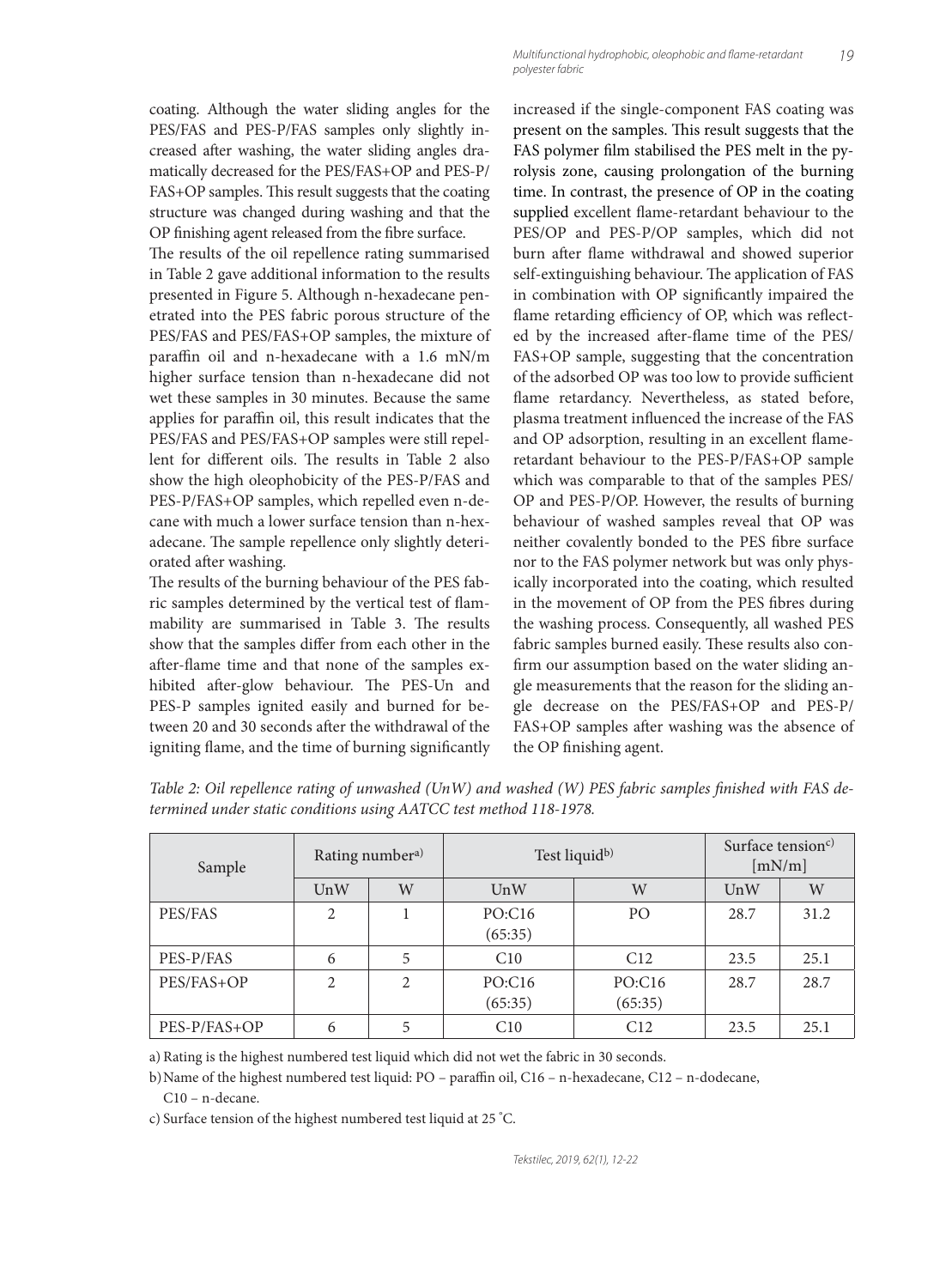| Sample       | $t_F$ [s]  |            | $t_G$ [s]      |          |
|--------------|------------|------------|----------------|----------|
|              | UnW        | W          | UnW            | W        |
| PES-Un       | $27 \pm 3$ | $25 \pm 5$ | $\overline{0}$ | $\Omega$ |
| PES-P        | $24 \pm 3$ | $26 \pm 3$ | $\overline{0}$ | $\Omega$ |
| PES/FAS      | $44 \pm 5$ | $32 \pm 6$ | $\Omega$       | 0        |
| PES-P/FAS    | $43 \pm 7$ | $41 \pm 5$ | $\Omega$       |          |
| PES/OP       | $\Omega$   | $25 \pm 4$ | $\mathbf{0}$   |          |
| PES-P/OP     | $\Omega$   | $18 \pm 4$ | $\Omega$       | $\Omega$ |
| PES/FAS+OP   | $14 \pm 3$ | $43 \pm 5$ | $\Omega$       | $\Omega$ |
| PES-P/FAS+OP | $\theta$   | $45 \pm 6$ | $\theta$       |          |

*Table 3: After-flame time t<sub>F</sub> and after-glow time t<sub>G</sub> of unwashed (UnW) and washed (W) PES fabric samples* determined via the vertical test of flammability according to DIN 53906

# 4 Conclusion

In this research, we successfully tailored the multifunctional superhydrophobic, oleophobic, and flame-retardant coating on PES fabric using a twostep chemical modification procedure consisting of oxygen plasma treatment followed by pad-dry-cure application of an FAS and OP mixture. A comparison of the functional properties of PES fabric treated by the FAS and OP mixture with those treated by single-component FAS or OP finishing solutions reveals the following:

- Application of the FAS finishing agent supplied washing-resistant superhydrophobic properties to the PES fibres, which was insignificantly affected by the presence of OP in the mixture;
- Oxygen plasma treatment of the surface of PES fibres dramatically increased the wet pick up of the fibres and therefore preserved the conditions for the creation of the uniform oleophobic coating with n-hexadecane contact angles in the range of 120 to 124°, which exceeded 119° even after sample washing;
- The presence of OP in the coating notably increased the water sliding angles because of the enhanced adhesion between water and the PES fibres surface, resulting in complete deterioration of the self-cleaning properties;
- Application of the OP finishing agent created excellent flame-retardant behaviour of the PES fibres, which did not burn after flame withdrawal and showed superior self-extinguishing behaviour;

The flame retardancy of the PES fibres was not wash-resistant because OP was only physically incorporated into the coating and was removed during the washing process.

### *Acknowledgements*

*This work was carried out in the framework of the courses Advanced Finishing Processes and Chemical Functionalisation of Textiles in the Master Study*  Programme, Textile and Clothing Planning. The re*search was supported by the Slovenian Research Agency (Program P2-0213, Infrastructural Centre RIC UL-NTF). The authors would like to thank the employees at the Department of Surface Engineering and Optoelectronics at Jožef Stefan Institute who enabled us to work on plasma.*

# References

- 1. EAST, A. J. Polyester fibres. In Synthetic fibres: nylon, polyester, acrylic, polyolefin. Edited by J. E. McIntyre. Cambridge : Woodhead Publishing, 2005, pp. 95–166.
- 2. SCHINDLER, W. D. and HAUSER, P. J. Chemical finishing of textiles. Cambridge : Woodhead Publishing, 2004, pp. 121–128.
- 3. PERUMALRAJ, Rathinam. Characterization of electrostatic discharge properties of woven fabrics. Journal of Textile Science & Engineering, 2016, 6(1), 6, doi:10.4172/2165-8064.1000235.
- 4. SUH, M., SEYAM, A. M., OXENHAM W., THEYSON T. Static generation and dissipation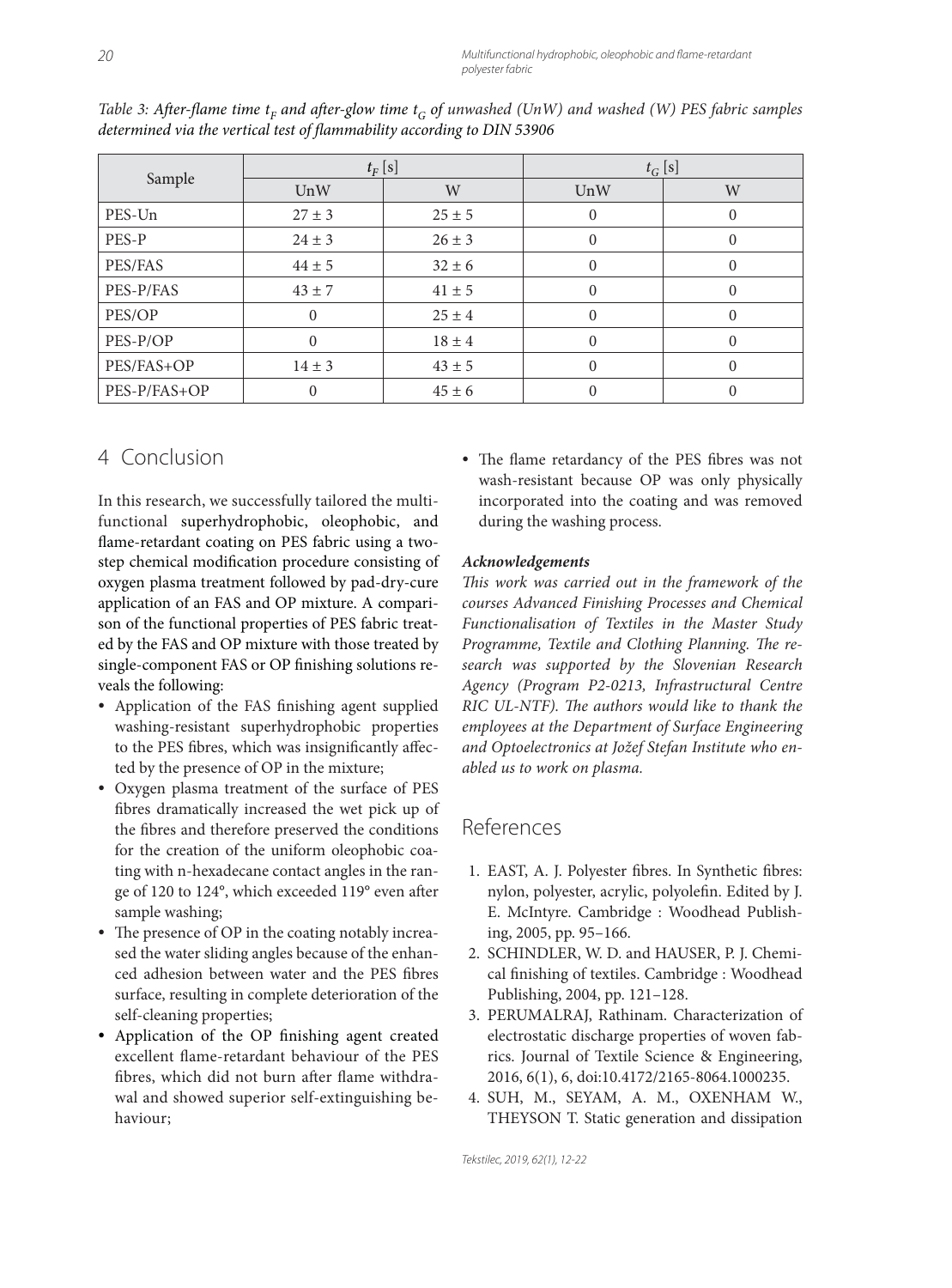of polyester continuous filament yarn, The Journal of The Textile Institute, 2010, 101(3), 261-269, doi: 10.1080/00405000802377250.

- 5. DATYNER, Arved. Surfactants in textile processing. New York, Basel: Marcel Dekker, 1983, pp. 1–65.
- 6. ISLAM, Md. Mazedul, KHAN, Adnan Maroof. Functional properties improvement and value addition to apparel by soil release finishes  $- A$ general overview. Research Journal of Engineering Sciences, 2013, 2(6), 35–39.
- 7. KALAK, Tomasz, CIERPISZEWSKI, Ryszard. Correlation analysis between particulate soil removal and surface properties of laundry detergent solutions. Textile Research Journal, 2015, 85(18), 1884–1906, doi: 10.1177/0040517515578329.
- 8. ZHANG, Xi, SHI, Feng, NIU, Jia, JIANG, Yugui, WANG, Zhiqiang. Superhydrophobic surfaces: from structural control to functional application. Journal of Materials Chemistry, 2008, 18, 621−633, doi: 10.1039/b711226b.
- 9. BAE, Geun Yeol, JEONG, Young Gyu, MIN, Byung Gil. Superhydrophobic PET Fabrics achieved by silica nanoparticles and water-repellent agent. Fibers and Polymers, 2010, 11(7), 976–981, doi: 10.1007/s12221-010-0976-x.
- 10. ZHOU, Cailong, CHEN, Zhaodan, YANG, Hao, HOU, Kun, ZENG, Xinjuan, ZHENG, Yanfen, CHENG, Jiang. Nature-inspired strategy toward superhydrophobic fabrics for versatile oil/water separation. ACS Applied Materials and Interfaces, 2017, 9(10), 9184–9194, doi: 10.1021/ acsami.7b00412.
- 11. OH, Ji-Hyun, PARK, Chung Hee. Robust fluorine-free superhydrophobic PET fabric using alkaline hydrolysis and thermal hydrophobic aging process. Macromolecular Materials and Engineering, 2018, 303(7), doi: 10.1002/mame. 201700673.
- 12. ROSU, Cornelia, LIN, Haisheng, JIANG, Lu, BREEDVELD, Victor, HESS, Dennis W. Sustainable and long-time 'rejuvenation' of biomimetic water-repellent silica coating on polyester fabrics induced by rough mechanical abrasion. Journal of Colloid and Interface Science, 2018, 516, 202–214, doi.org/10.1016/j. jcis.2018.01.055.
- 13. ALONGI, Jenny, HORROCKS, Richard A., CAROSIO, Federico, MALUCELLI, Giulio. Update on flame retardant textiles: State of the art,

environmental issues and innovative solutions. Shawbury : Smithers Rapra Technology, 2013, pp. 207–239.

- 14. WEIL, Edward D., LEVCHIK, Sergei V. Flame retardants for plastics and textiles : practical applications. Munich : Carel Hanser, 2016, pp. 141–160, doi: 10.3139/9783446430655.
- 15. ALONGI, Jenny, CIOBANU Mihaela, TATA, Jennifer, CAROSIO, Federico, MALUCELLI, Giulio. Thermal stability and flame retardancy of polyester, cotton, and relative blend textile fabrics subjected to sol–gel treatments. Journal of Applied Polymer Science, 2011, 119, 1961– 1969, doi: 10.1002/app.32954.
- 16. JIANG, Zhenlin, WANG, Chaosheng, FANG, Shuying, JI, Peng, WANG, Huaping, JI, Chengchang. Durable flame-retardant and antidroplet finishing of polyester fabrics with flexible polysiloxane and phytic acid through layerby‐layer assembly and sol-gel process. Journal of Applied Polymer Science, 2018, 135(27), 46414, doi: 10.1002/app.46414.
- 17. Fire retardant materials. Edited by A. R. Horrocks, D. Price. Cambridge : Woodhead Publishing, 2001, pp. 31–181.
- 18. VELENCOSO, Maria M., BATTIG, Alexander, MARKWART, Jens C., SCHARTEL, Bernhard, WURM, Frederik R. Molecular firefighting how modern phosphorus chemistry can help solve the flame retardancy task. Angewandte Chemie-International Edition, 2018, 57(33), 10450−10467, doi: https://doi.org/10.1002/anie. 201711735.
- 19. VESEL, Alenka, JUNKAR, Ita, CVELBAR, Uroš, KOVAČ, Janez, MOZETIC, Miran. Surface modification of polyester by oxygen- and nitrogen-plasma treatment. Surface and Interface Analasis, 2008, 40(11), 1444–1453, doi 10. 1002/sia.2923.
- 20. ZHANG, Chunming, ZHAO, Meihua, WANG, Libing, QU, Lijun, MEN, Yajing. Surface modification of polyester fabrics by atmosphericpressure air/He plasma for color strength and adhesion enhancement. Applied Surface Science, 2017, 400, 304–311, doi: 10.1016/j.apsusc. 2016.12.096.
- 21. NOVÁK, I., POPELKA, A., LUYT, A. S., CHEHIMI, M. M., ŠPÍRKOVÁ, M., JANIG-OVÁ I., KLEINOVÁA, A., STOPKA, P., ŠLOUF, M. VANKO, V., CHODÁK, I., VALENTIN, M.